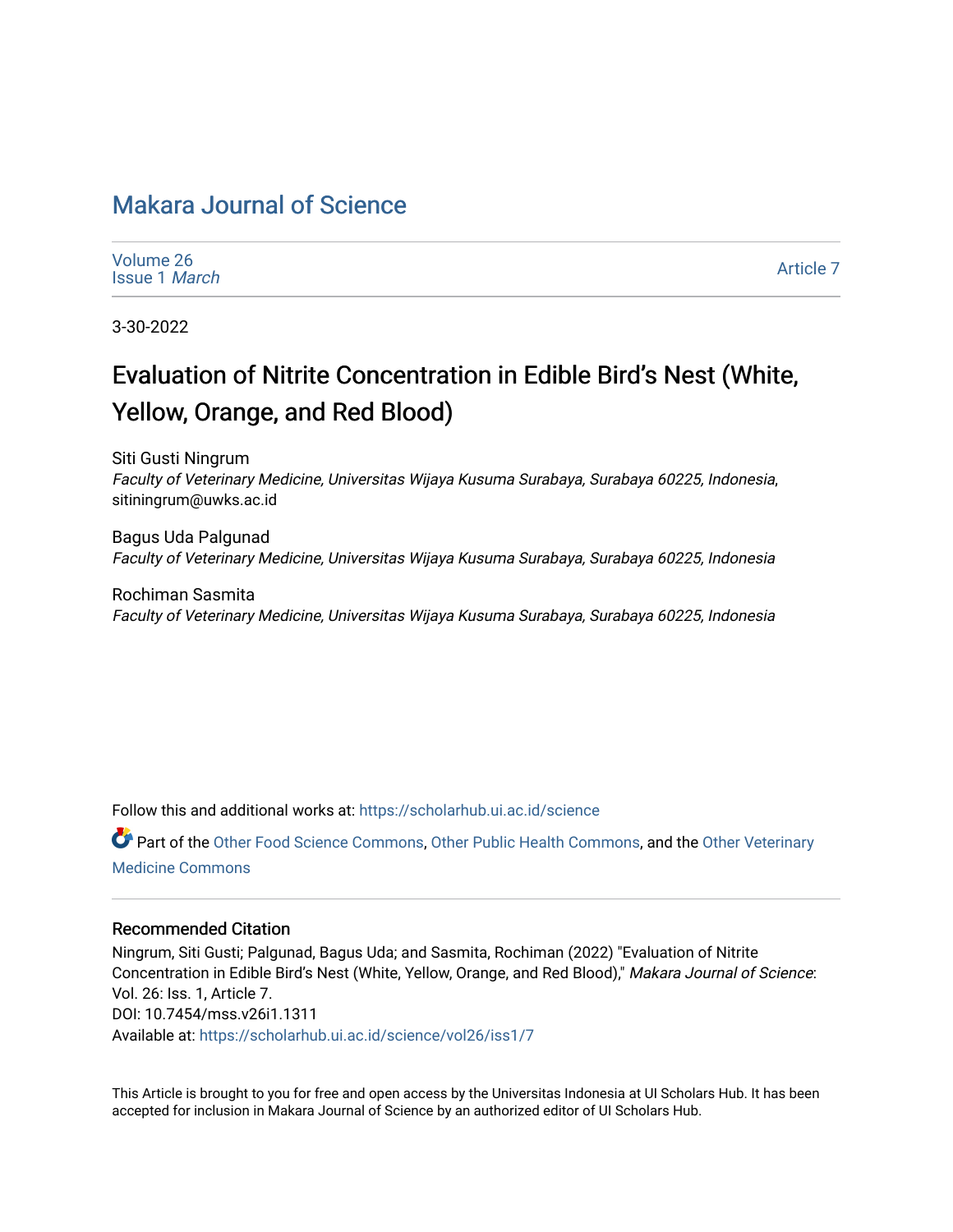### **Evaluation of Nitrite Concentration in Edible Bird's Nest (White, Yellow, Orange, and Red Blood)**

Siti Gusti Ningrum\* , Bagus Uda Palgunad, and Rochiman Sasmita

Faculty of Veterinary Medicine, Universitas Wijaya Kusuma Surabaya, Surabaya 60225, Indonesia

*\*E-mail: sitiningrum@uwks.ac.id*

Received January 22, 2022 | Accepted March 1, 2022

#### **Abstract**

The color of edible bird's nest is associated with its nitrite concentration, but this relationship remains inconclusive. This investigation aimed to evaluate the nitrite content in edible bird's nest of four different colors: white, yellow, orange, and red blood. Fifty-eight edible bird's nest samples were obtained from five swiftlet farmhouses in Borneo Island, Indonesia and analyzed for nitrite content using Genesys 30 visible spectrophotometer. Results showed that the dark-colored edible bird's nests (yellow, orange, and red blood) had higher nitrite concentrations of 304, 317, and 309 ppm, respectively, compared with the white-colored one (15 ppm). Therefore, the color of edible bird's nest was associated with its nitrite concentration. This study provided updated information about the nitrite concentration in edible bird's nest of various colors.

*Keywords: contamination, public health, food safety*

#### **Introduction**

During the COVID-19 outbreak, edible bird's nest (EBN) has been considered to boost immunity [1]. The main components of EBN are amino acids, carbohydrates, mineral salts, and glycoproteins [2]. Consumer demand for EBN has expanded significantly in recent years [3]. Initially, EBN is consumed only by the Chinese. After some time, the Dayaks people in Borneo Island, Indonesia have started to consume EBN. As a result, EBN has become an essential commodity in the export food trade from Indonesia to China.

In trade, red blood, yellow, and orange EBNs are pricier than white EBN [4] because of their positive influence on the health of a particular community. Different explanations have been suggested; one of which is that red blood EBN represents swiftlet bleeding diluted with saliva [5]. A previous work [6] reported that the color of EBN is related to its nitrite concentration.

The risk of carcinogenic nitrosamine formation is one of the adverse effects of high nitrite content in EBN [7]. Increased nitrite absorption was observed in patients with bladder cancer [8], pancreatic cancer, and gastric cancer [9]. Therefore, the maximum acceptable levels for this compound have been proposed. In food trading, China has set the allowable nitrite content value in EBN to be less than 30 ppm to enter the country; this number is

lower than the 80 ppm Indonesian National Standard No. 8998:2021 [10].

Most EBNs are commonly produced from Borneo Island in Indonesia [5], where one swiftlet house could produce 111 kg/year [11]. However, almost no data are available on the nitrite levels of various EBNs from Borneo swiftlet farmhouses. Therefore, this study aimed to evaluate and compare the nitrite concentration in white, yellow, orange, and red blood EBNs of Borneo origin to provide information to consumers, healthcare professionals, and food manufacturers. This report may improve the future trading of EBNs.

#### **Methods**

**Sample preparation.** All samples including white, yellow, orange, and red blood uncleaned EBNs were collected from five swiftlet farmhouses in South Borneo (Table 1). The representative EBNs are depicted in Figure 1. All feathers in the samples were first removed using tweezers. In brief, 1 g from each cleaned EBN was gently grinded on a mortar until fragments were obtained. Afterward, 0.5 mg of each sample was added with a 3 mL of saturated NaCl (Merck, Germany) solution, followed by aquadest to reach a final volume of 50 mL [12].

**Standard curve.** A standard curve was constructed by diluting the nitrite standard solution (1 ppm) (Merck,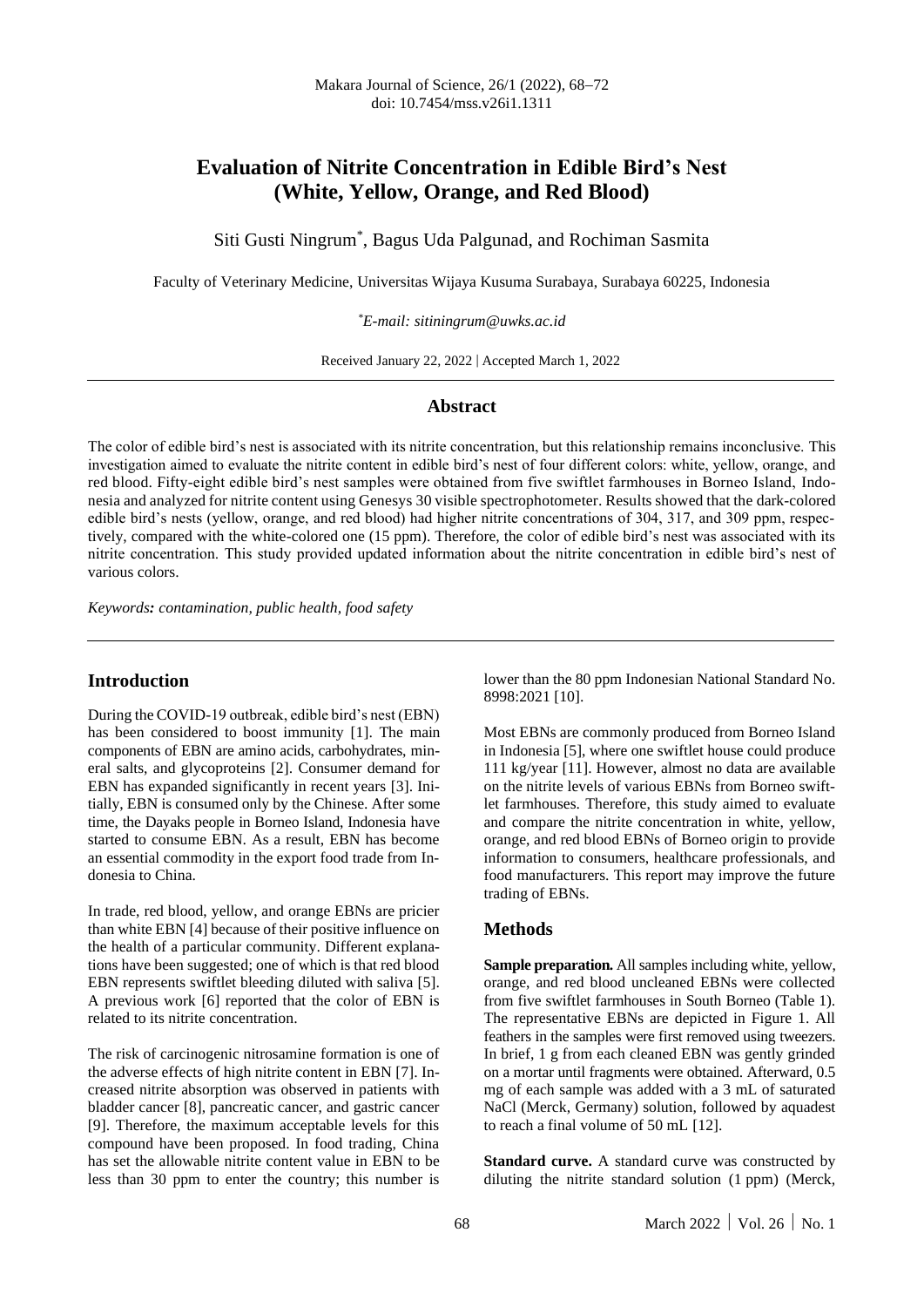| <b>Swiftlet Farmhouses</b> |    | White | Yellow | Orange | Red blood |
|----------------------------|----|-------|--------|--------|-----------|
|                            |    |       |        |        |           |
|                            |    |       |        |        |           |
|                            | 16 |       |        |        |           |
|                            | 13 |       |        |        |           |
|                            |    |       |        |        |           |
| Total n                    | 58 | 16    |        |        |           |

**Table 1. Sample Collection of Edible Bird Nest from Five Swiftlet Farmhouses in South Borneo**



**Figure 1. Representative Picture of the EBNs: A. White Nest, B. Yellow Nest, C. Orange Nest, D. Blood Nest**

Germany) with 0.6 mL of saturated NaCl (Merck, Germany) solution, 0.5 mL of sulfanilamide (Merck, Germany) solution, 0.5 mL of naphthyl ethylene diamine (Merck, Germany) solution, and aquadest in six concentration levels (0, 0.2, 0.3, 0.4, 0.5, and 0.6 µg/L). The standard solutions were allowed to stand for 15 min and then placed in a cuvette to determine their absorbance using Genesys 30 visible spectrophotometer (Thermo Scientific, USA) at 541 nm wavelength [13].

**Nitrite extraction and spectrophotometry.** All samples were tested using Elmasonic S 30 H (Elma, Germany) at 40 °C for 30 min with occasionally stirring [14]. The samples were then removed from the sonicator and cooled down to room temperature. Sample extracts were prepared using Whatman filter sheets no. 42 (GE Healthcare, Germany). Nitrite concentration was measured in 1 mL of each extract using Genesys 30 visible spectrophotometer (Thermo Scientific, USA) at 541 nm wavelength [15].

**Data analysis.** Differences in nitrate levels among various farms and EBN colors were statistically analyzed using ANOVA, followed by Tukey HSD test. All statistical data were processed using SPSS for Windows 23.0.

#### **Results and Discussion**

Nitrite is of great concern because its high content in food can cause bladder cancer [8], pancreatic cancer, and gastric cancer [9] in humans. Indonesia is the most important supplier of EBN and the source of around 80% of the global nest supply to various countries, including

China [15]. Borneo Island, which belongs to Indonesia Island, has become the most crucial EBN producer because of its many nesting sites [5, 16]. For EBN export trading to the People's Republic of China (PRC), the hazardous substance content must be below a certain level. The PRC government has set a limit of not more than 30 ppm nitrite. With this regulation, the EBN industry must naturally reduce the nitrite concentration in EBNs [17].

Nitrite is normally present in any swiftlet nest or cave and could be synthesized from ammonia by bacteria through anaerobic fermentation. Nitrite is created in the nest and absorbed by the swiftlet nesting habitat, particularly from the decomposing organic debris on the floor [6]. Bird dropping fermentation and natural ecological elements, such as air, water, and soil, have caused the penetration of nitrite into EBNs [7]. The lack of good farming practices in swiftlet farmers can be a factor in the high nitrite concentration of raw uncleaned (RUC) EBNs, which are collected from caves and farms (swiftlet home) without any cleaning technique, and raw cleaned (RC) EBNs, which are cleaned by sorting, soaking, feather and impurity removal, molding, drying, grading, and packaging [4]. The variations in nitrite levels may be attributed to a variety of factors, including differences in the environmental factors of cave and swiftlet farm, such as humidity, pH, and climate; age of harvested EBNs (harvesting time); contamination during harvest; and cleaning processes for the collected EBNs [16]. Appropriate management of swiftlet housing, such as regularly removing the swiftlet guano while leaving the cave guano uncleaned, may contribute to the decrease nitrite content in house nesting. In addition, the proper ventilation of swiftlet housing contributes to reducing bacterial anaerobic fermentation and lowering the nitrite levels [7].

In this work, 58 EBN samples were collected from five swiftlet farmhouses (Table 1). The linear regression equation for nitrite was  $y = 0.9963x - 0.0024$ , and the linear correlation coefficient for nitrite was 0.99999. The highest mean of clean white EBN was  $19.9400 \pm 4.96674$  ppm (Table 2). This value is still below the maximum limit for nitrite levels set by the PRC government. The nitrite level in this study was lower than the previous results of 100 ppm for RC EBNs from Hong Kong market [17] and 93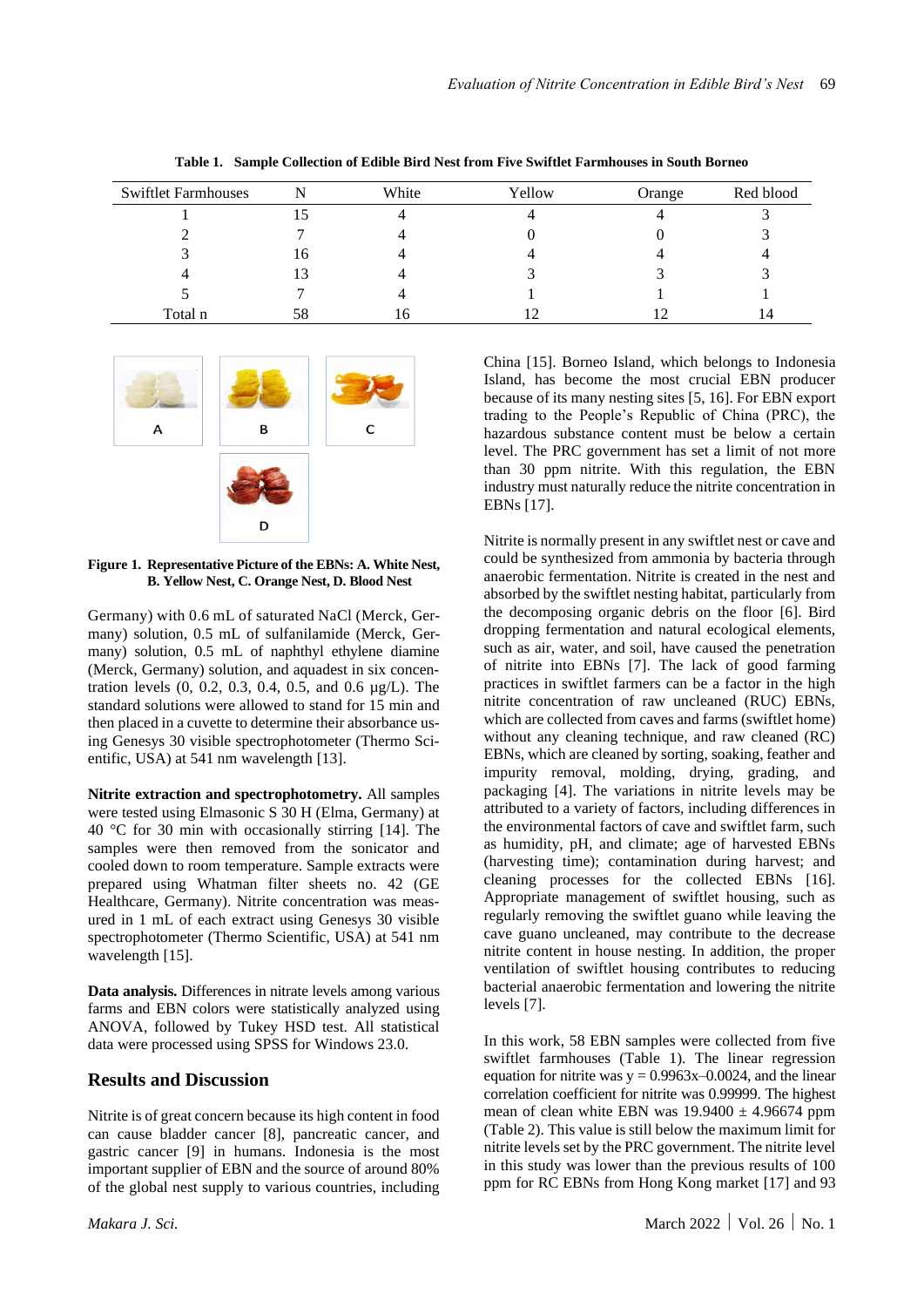ppm for RUC EBNs from South Borneo, Indonesia [18]. By contrast, the nitrite level in the present work agreed with the previous values of 7.9–22 ppm for RC EBN from three houses-EBN in Malaysia [6]. The current data also showed that white EBN had the lowest nitrite concentration among the groups (Figure 2), indicating that all the investigated swiftlet farmhouses have applied good management practices.

**Table 2. Multiple Comparisons of Nitrite Levels of Swiftlet Farmhouses-EBN (White) Derived from Different Sources using Tukey's HSD test. N = 4 for Each Group**

| EBN Samples (I) | EBN Samples (J) | Nitrite Concentration (ppm per g of Sample) |                       |           |           |  |
|-----------------|-----------------|---------------------------------------------|-----------------------|-----------|-----------|--|
|                 |                 | Mean                                        | Mean Difference (I-J) | <b>SD</b> | $P$ Value |  |
| $SF\ 1$         |                 | 19.9400                                     |                       | 4.96674   |           |  |
|                 | SF 2            |                                             | 4.60750               | 2.56890   | 0.412     |  |
|                 | SF <sub>3</sub> |                                             | 4.81500               | 2.56890   | 0.371     |  |
|                 | SF 4            |                                             | 6.82250               | 2.56890   | 0.109     |  |
|                 | SF <sub>5</sub> |                                             | 6.36500               | 2.56890   | 0.148     |  |
| $\rm SF\,2$     |                 | 15.3325                                     |                       | 2.25229   |           |  |
|                 | SF <sub>1</sub> |                                             | $-4.60750$            | 2.56890   | 0.412     |  |
|                 | SF <sub>3</sub> |                                             | .20750                | 2.56890   | 1.000     |  |
|                 | SF 4            |                                             | 2.21500               | 2.56890   | 0.906     |  |
|                 | SF <sub>5</sub> |                                             | 1.75750               | 2.56890   | 0.957     |  |
| SF <sub>3</sub> |                 | 15.1250                                     |                       | 4.20100   |           |  |
|                 | SF <sub>1</sub> |                                             | $-4.81500$            | 2.56890   | 0.371     |  |
|                 | SF <sub>2</sub> |                                             | $-.20750$             | 2.56890   | 1.000     |  |
|                 | SF 4            |                                             | 2.00750               | 2.56890   | 0.932     |  |
|                 | SF <sub>5</sub> |                                             | 1.55000               | 2.56890   | 0.972     |  |
| SF4             |                 | 13.1175                                     |                       | 3.57852   |           |  |
|                 | SF <sub>1</sub> |                                             | $-6.82250$            | 2.56890   | 0.109     |  |
|                 | SF <sub>2</sub> |                                             | $-2.21500$            | 2.56890   | 0.906     |  |
|                 | SF <sub>3</sub> |                                             | $-2.00750$            | 2.56890   | 0.932     |  |
|                 | SF <sub>5</sub> |                                             | $-.45750$             | 2.56890   | 1.000     |  |
| SF <sub>5</sub> |                 | 13.5750                                     |                       | 2.40772   |           |  |
|                 | SF <sub>1</sub> |                                             | $-6.36500$            | 2.56890   | 0.148     |  |
|                 | SF <sub>2</sub> |                                             | $-1.75750$            | 2.56890   | 0.957     |  |
|                 | SF <sub>3</sub> |                                             | $-1.55000$            | 2.56890   | 0.972     |  |
|                 | SF 4            |                                             | .45750                | 2.56890   | 1.000     |  |

SF: swiftlet farmhouse; HSD: honestly significant difference



**Figure 2. Multiple Comparisons of the Nitrite Levels of Swiftlet Farmhouses-EBN (White, Yellow, Red Blood, and Orange) Derived from Different Sources using Tukey's HSD Test**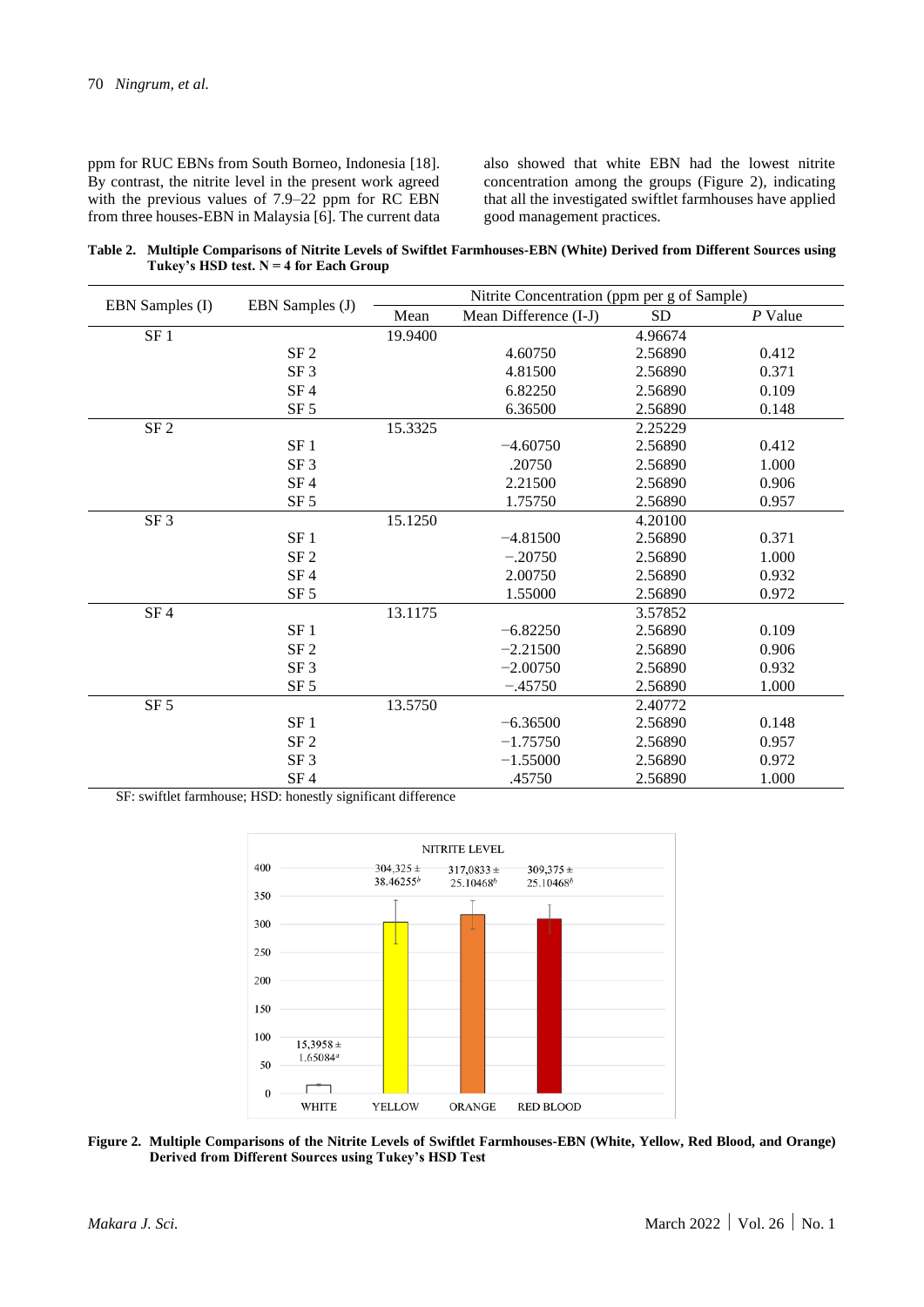Some commercial EBNs generally have a white or yellowish–white color [19]. EBNs also exhibit a variety of colors such as bright yellow, red blood, and orange, which have more expensive market price than those with white color [20–22]. In the food market, red blood EBN is the most expensive type with cost ranging from US\$ 1000 to US\$ 15 000 per kilogram [4]. According to historical records from 1700 (Qing dynasty in China), red blood EBN provides more health benefits than white EBN [23]. However, this special EBN has a hidden threat.

The nitrite content in EBNs of various colors was also examined. Figure 2 shows the nitrite levels from the lowest to the highest as follows: white, yellow, red, and orange EBN. Tukey HSD test revealed that the nitrite content in the yellow, red blood, and orange EBNs was significantly higher by 30 folds compared with that in white EBN. Moreover, orange EBN contained the highest nitrite level for this group. The nitrite level in the orange EBN group was not significantly different from that in the yellow and red blood EBN groups.

This study compared nitrite concentrations in EBNs of different colors obtained from five swiftlet farmhouses. Results showed that orange EBN had higher nitrite concentration than yellow and red blood EBNs; however, the difference was not statistically significant. This work also found that the yellow, orange, or red blood EBN had significantly higher nitrite yield than white EBN. This finding agreed with previous works [6, 7, 17, 20]. Therefore, yellow, orange, or red blood EBN should not be traded to China because of their high nitrite concentrations. In 2011, Chinese authorities reported nitrite contamination in Zhejiang Province, thus raising public concern about the safety of EBN consumption. The highest reported nitrite concentration in red blood EBN has reached 11 000 ppm, which led to the immediate ban on importing EBNs [23].

The color of cave EBN is associated with its nitrite and nitrate contents [6]. Several studies have conducted tests in these types of EBN, particularly red blood EBN. Another work [22] reported that the Fe ion oxidation in AMCase-like protein plays remarkably in EBN color change. The other factor affecting the color change of EBN is the nitration of tyrosyl residue to the 3 nitrotyrosyl (3-NTyr) residue in the glycoprotein [21]. 3- Ntyr acts as an indicator of the color change from yellow to red in acid to red in alkali occurring at around pH 7. As a result of nitrite accumulation, EBN changes its color from white to yellow to orange to red [19]. Thus, environmental conditions play a significant role in the dark color formation of EBN. The elevated nitrite levels on EBN may be due to the contaminating nitrate and microbial nitrate reductase from the environment.

This study suggested that color is an indicator of the nitrite level in EBNs. The high nitrite concentrations in dark EBNs (yellow, orange, and red blood EBN) can be a hidden threat to human health. In addition, this work successfully proved that dark EBNs from Indonesia have high nitrite levels, and not all EBNs are good for human consumption due to their nitrite levels. Therefore, nitrite concentration for each batch must be controlled at the industrial level. The results highlight the concerns over nitrite concentration in EBNs as a novel food for human consumption and provide information for future research in the food industry.

#### **Conclusion**

Yellow, orange, and red blood EBNs have higher nitrite concentrations than white EBN and thus require additional treatment to reach the quality standards. Despite the nutrition advantages of these types of EBN, the toxication risk of their high nitrite content can threaten public health. Good nitrite control in the EBN industry may mitigate this risk.

#### **Acknowledgements**

The authors would like to thank LPPM UWKS for providing financial support for this study (grant number of 19 year 2 Maret 2021).

#### **References**

- [1] Chua, K.H., Mohamed, I.N., Mohd Yunus, M.H., Shafinaz Md Nor, N., Kamil, K., Ugusman, A., Kumar, J. 2021. The anti-viral and antiinflammatory properties of edible bird's nest in influenza and coronavirus infections: From preclinical to potential clinical application. Front. Pharmacol. 12: 633292, https://doi.org/10.3389/fp har.2021.633292
- [2] Shim, E.K.S., Chandra, G.F., Lee, S.Y. 2017. Thermal analysis methods for the rapid identification and authentication of swiftlet (*Aerodramus fuciphagus*) edible bird's nest–A mucin glycoprotein. Food Res. Int. 95: 9–18, https://doi.org/10.1016/j.foodres.2017.02.018.
- [3] El Sheikha, A.F. 2021. Why the importance of geoorigin tracing of edible bird nests is arising? Food Res. Int. 150: 110806, https://doi.org/10.1016/j.fo odres.2021.110806.
- [4] Yeo, B.H., Tang, T.K., Wong, S.F., Tan, C.P., Wang, Y., Cheong, L.Z., Lai, O.M. 2021. Potential residual contaminants in edible bird's nest. Front. Pharmacol. 12: 631136, https://doi.org/10.3389/fp har.2021.631136.
- [5] Jamalluddin, N.H., Tukiran, N.A., Ahmad Fadzillah, N., Fathi, S. 2019. Overview of edible bird's nests and their contemporary issues. Food Contr. 104: 247–255, https://doi.org/10.1016/ j.foodcont.2019.0 4.042.
- [6] Paydar, M., Wong, Y.L., Wong, W.F., Hamdi, O.A.A., Kadir, N.A., Looi, C.Y. 2013. Prevalence of